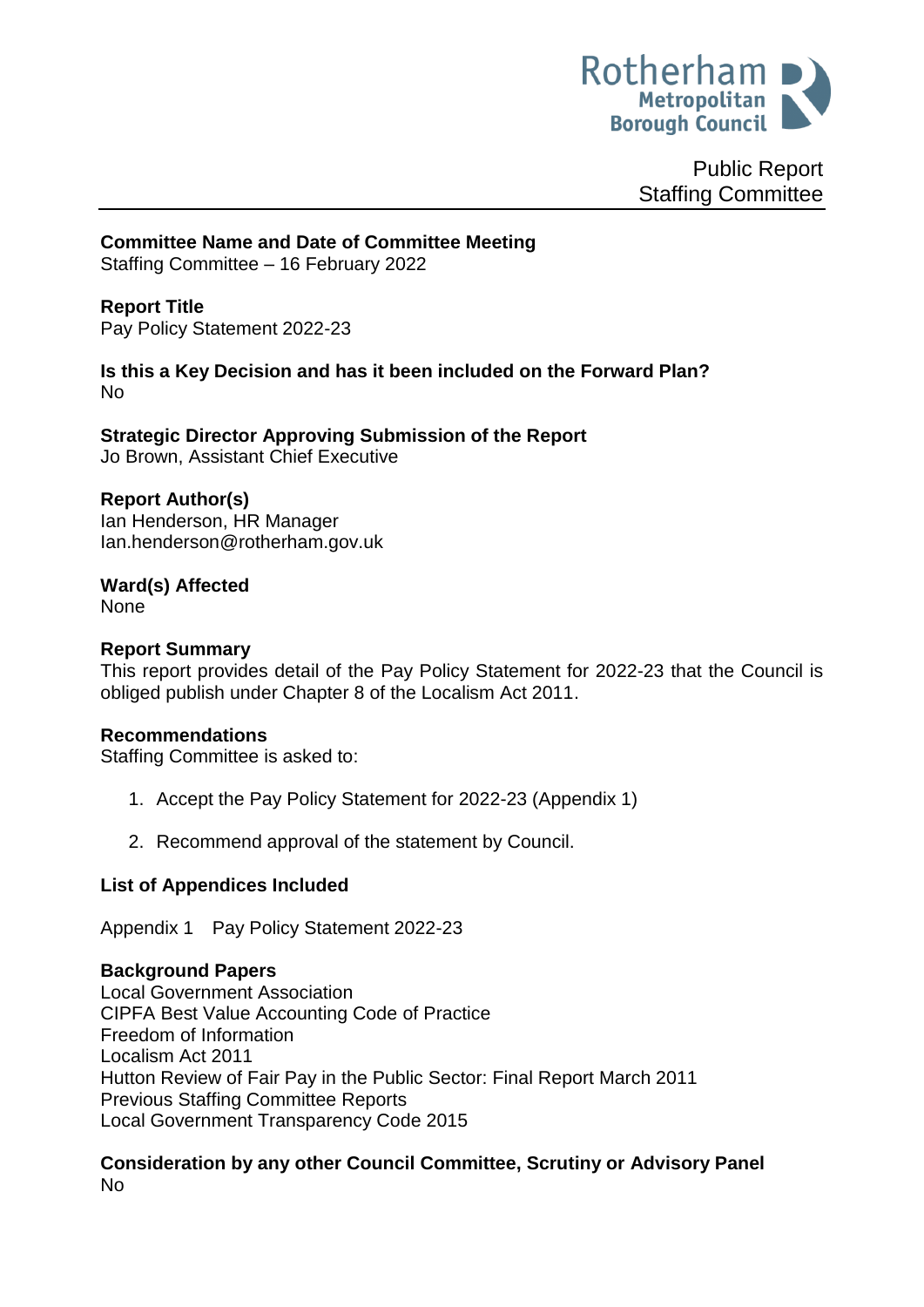**Council Approval Required** Yes

**Exempt from the Press and Public** No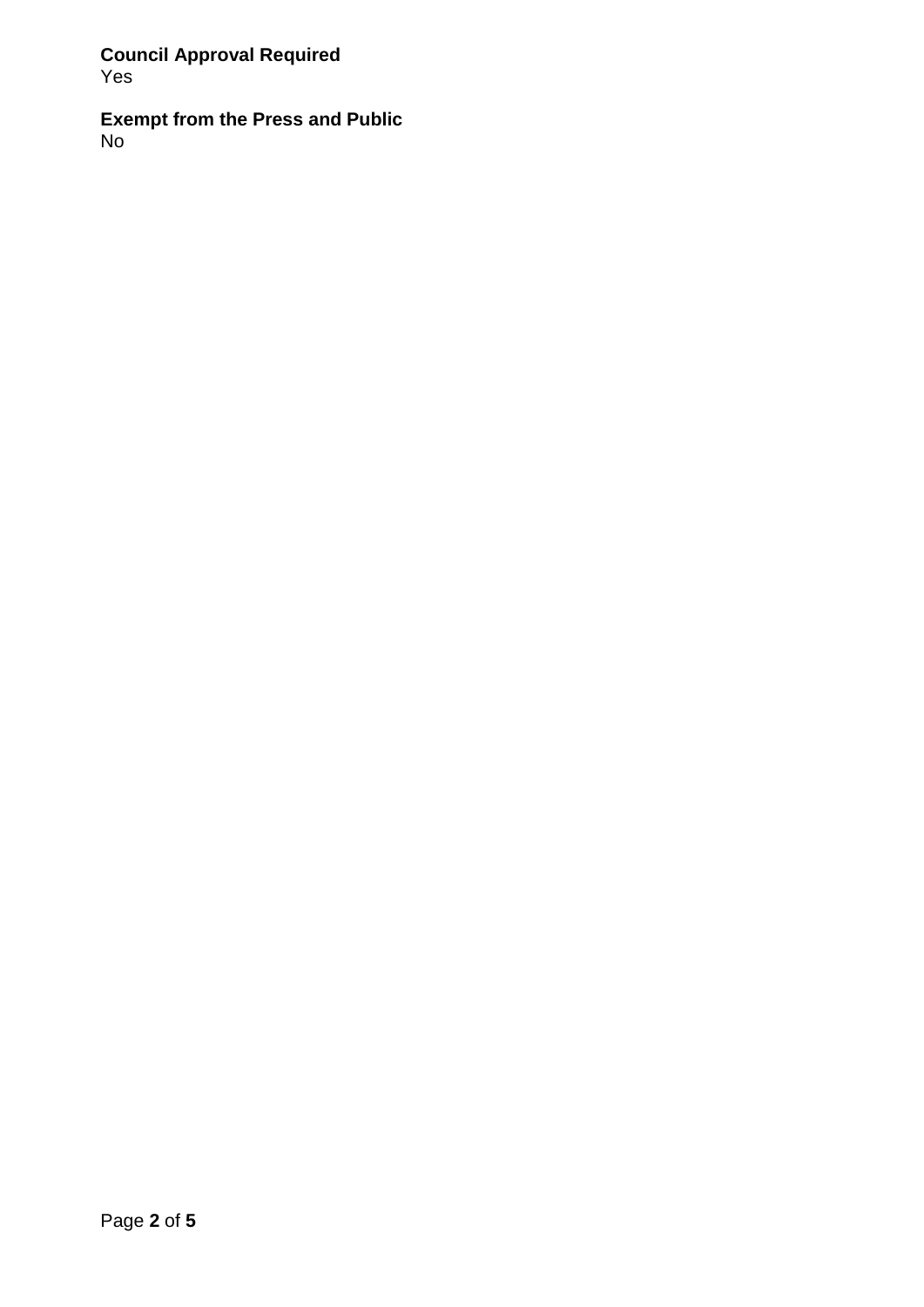# **[Pay Policy Statement 2022-23](#page-0-0)**

### **1. Background**

- 1.1 The Localism Act 2011, Chapter 8 Pay Accountability, made it a legal requirement for authorities to produce and publish a Pay Policy Statement by 31 March each year. This must be agreed by Council and detail the remuneration of its Chief Officers.
- 1.2 The Council must then comply with the Pay Policy Statement for the financial year in making any determination.

The statement must state:

- Policies relating to remuneration of Chief Officers (definition includes Directors)
- Remuneration of its lowest paid employees
- Relationship between remuneration of Chief Officers and employees who are not Chief Officers
- The remuneration of its Chief Officers
- Remuneration of Chief Officers on appointment
- Increases and additions to remuneration for each Chief Officer
- Use of performance related pay for Chief Officers
- Use of bonuses for Chief Officers
- Benefits in kind to which the Chief Officer is entitled
- Any increase of enhancement to Chief Officer pension entitlement
- Approach to payment of Chief Officers and their ceasing to hold office
- Any amounts payable upon the Chief Officer ceasing to hold office other than that payable by virtue of any enactment
- Approach to publication and access to information relating to remuneration of Chief Officers
- 1.3 In addition, Council is responsible for approving the creation of any role where the salary package offered for a new appointments is £100,000 or more or where an exit package for a leaver is £100,000 or more.
- 1.4 The Council's Scheme of Delegation has empowered the Staffing Committee to determine conditions of service, employment policies and procedures and remuneration relating to the Chief Executive and Chief Officers, in line with the Pay Policy Statement.
- 1.5 Staffing Committee is asked to review the Pay Policy Statement for 2022-23 (Appendix 1) and make recommendation to Council.

## **2. Key Issues**

2.1 It is a legal requirement for the Council to publish a Pay Policy Statement each year which has been agreed by Council.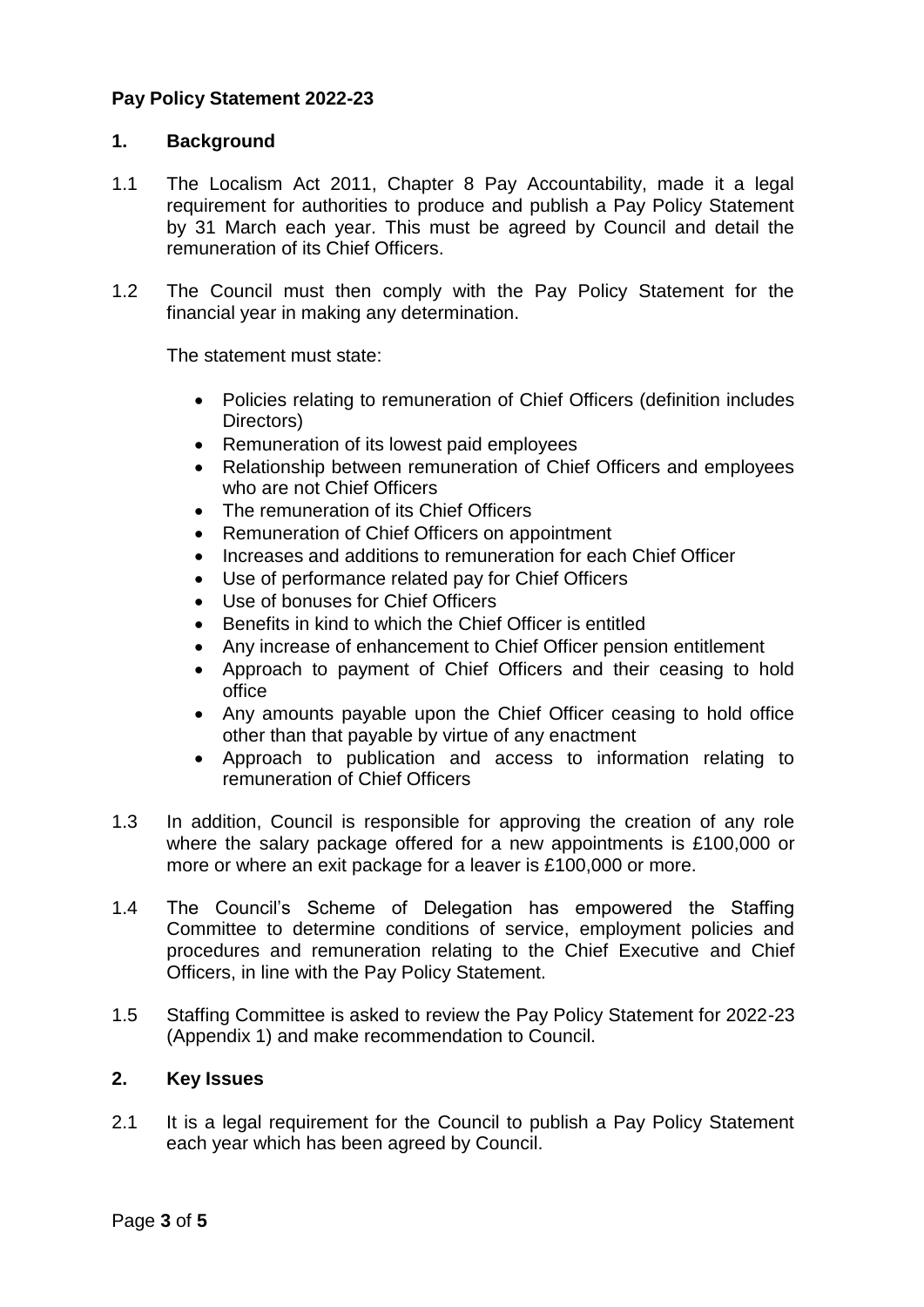2.2 The financial figures in the Pay Policy Statement are unable to be updated until the conclusion of the national pay awards for 2021-22.

# **3. Options considered and recommended proposal**

## **4. Consultation on proposal**

4.1 Consultation has taken place with the relevant Cabinet Member.

## **5. Timetable and Accountability for Implementing this Decision**

5.1 Staffing Committee's recommendation will go to Council at the meeting scheduled for the 2 March 2022.

## **6. Financial and Procurement Advice and Implications (to be written by the relevant Head of Finance and the Head of Procurement on behalf of s151 Officer)**

- 6.1 The financial implications of the pay policy have been factored into the Council's budget position for 2022/23. The 2021/22 pay award has not yet been agreed, however, provision for the pay award has been built into the Council's budget position for 2022/23. This ensures that the Council's budgets overall and at a service level are appropriate to support the cost implications of the pay policy statement 2022/23.
- 6.2 The salary scales are currently based on the current year, they will need to be adjusted once the 2021/22 pay award is finalised. Should any other salary base adjustments be agreed, the pay policy would need to be further amended and the financial implications of those adjustments considered.
- 6.3 There are no direct procurement implications arising from the details contained in this report.

### **7. Legal Advice and Implications (to be written by Legal Officer on behalf of Assistant Director Legal Services)**

7.1 The report complies with the legislative requirements. Failure to provide this information could result in the Council being subject to court orders and fines.

## **8. Human Resources Advice and Implications**

8.1 The policy statement sets out the arrangements for the salary and related allowances paid to Chief Officers of the Council which have been negotiated and agreed through appropriate collective bargaining mechanisms (national or local) or as a consequence of authority decisions, which are incorporated into contracts of employment.